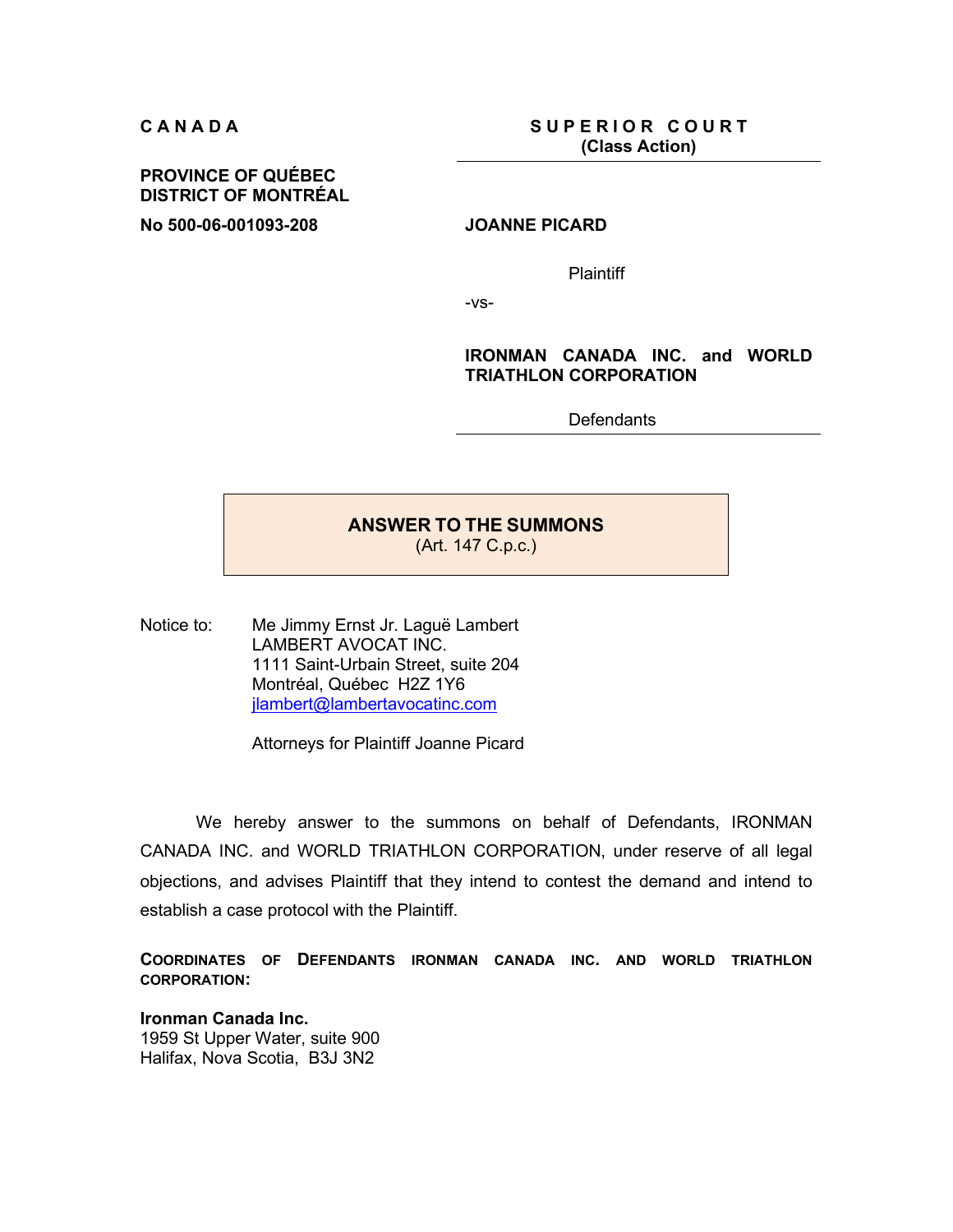### **World Triathlon Corporation**

3407 West Dr. Martin Luther King Jr. Blvd, suite 100 Tampa, Florida 33607 United States of America

### **COORDINATES OF ATTORNEYS FOR DEFENDANTS IRONMAN CANADA INC. AND WORLD TRIATHLON CORPORATION:**

Me Yves Martineau **STIKEMAN ELLIOTT LLP**  1155 René-Lévesque Blvd. West, suite 4100 Montréal, Québec H3B 3V2

Telephone : 514 397-3380 Email: ymartineau@stikeman.com

Montréal, November 17, 2020

fikeman Glliott LLP  $\mathcal{L}=\mathcal{L}^{\text{max}}$  , we have the set of the set of the set of the set of the set of the set of the set of the set of the set of the set of the set of the set of the set of the set of the set of the set of the set of the

**Stikeman Elliott LLP**  [Me Yves Martineau] 1155 René-Lévesque Blvd. West, suite 4100 Montréal, Québec H3B 3V2

Telephone : 514 397-3380 Email: ymartineau@stikeman.com

Attorneys for Defendants IRONMAN CANADA INC. and WORLD TRIATHLON CORPORATION